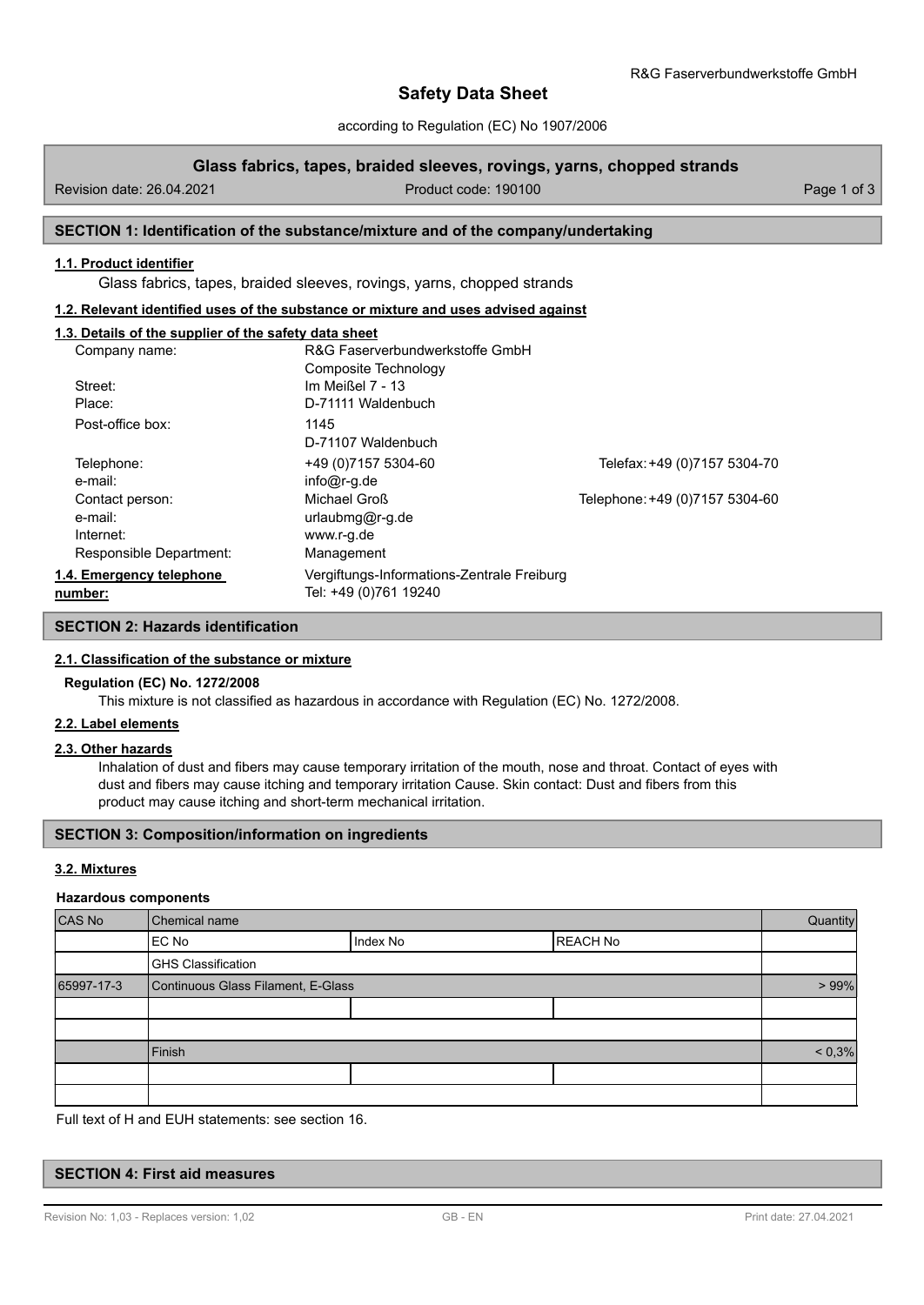# **Safety Data Sheet**

according to Regulation (EC) No 1907/2006

# **Glass fabrics, tapes, braided sleeves, rovings, yarns, chopped strands**

Revision date: 26.04.2021 Product code: 190100 Page 2 of 3

### **4.1. Description of first aid measures**

#### **General information**

First aid measures are not required if the product is handled as intended.

### **After inhalation**

If inhalation occurs, remove affected person to fresh air. If irritation persists, seek medical attention.

#### **After contact with skin**

In case of skin contact, wash with mild soap and running water. Do not rub or scratch affected areas to avoid further irritation. Fibers may penetrate deeper into skin by rubbing and scratching. Seek medical attention if irritation persists.

#### **After contact with eyes**

Immediately rinse with copious amounts of water.

## **SECTION 5: Firefighting measures**

# **5.1. Extinguishing media**

#### **Additional information**

The material can be classified as non-combustible due to the low organic content.

# **SECTION 6: Accidental release measures**

# **SECTION 7: Handling and storage**

#### **7.1. Precautions for safe handling**

#### **7.2. Conditions for safe storage, including any incompatibilities**

#### **Requirements for storage rooms and vessels**

Dry

#### **Further information on storage conditions**

Heavy mechanical stress on the fabrics can lead to dust formation and fiber fly, which can be a nuisance. If necessary, local exhaust ventilation is advisable. Do not stack loosely.

### **SECTION 8: Exposure controls/personal protection**

### **8.1. Control parameters**

# **8.2. Exposure controls**

### **SECTION 9: Physical and chemical properties**

#### **9.1. Information on basic physical and chemical properties**

| Physical state:<br>Colour:    | solid<br>white |                         |
|-------------------------------|----------------|-------------------------|
| Odour:                        | odourless      |                         |
| Changes in the physical state |                |                         |
| Melting point:                |                | 1250 °C                 |
| Softening point:              |                | 840 °C                  |
| Density:                      |                | $2,6$ g/cm <sup>3</sup> |

# **SECTION 10: Stability and reactivity**

#### **SECTION 11: Toxicological information**

#### **11.1. Information on hazard classes as defined in Regulation (EC) No 1272/2008**